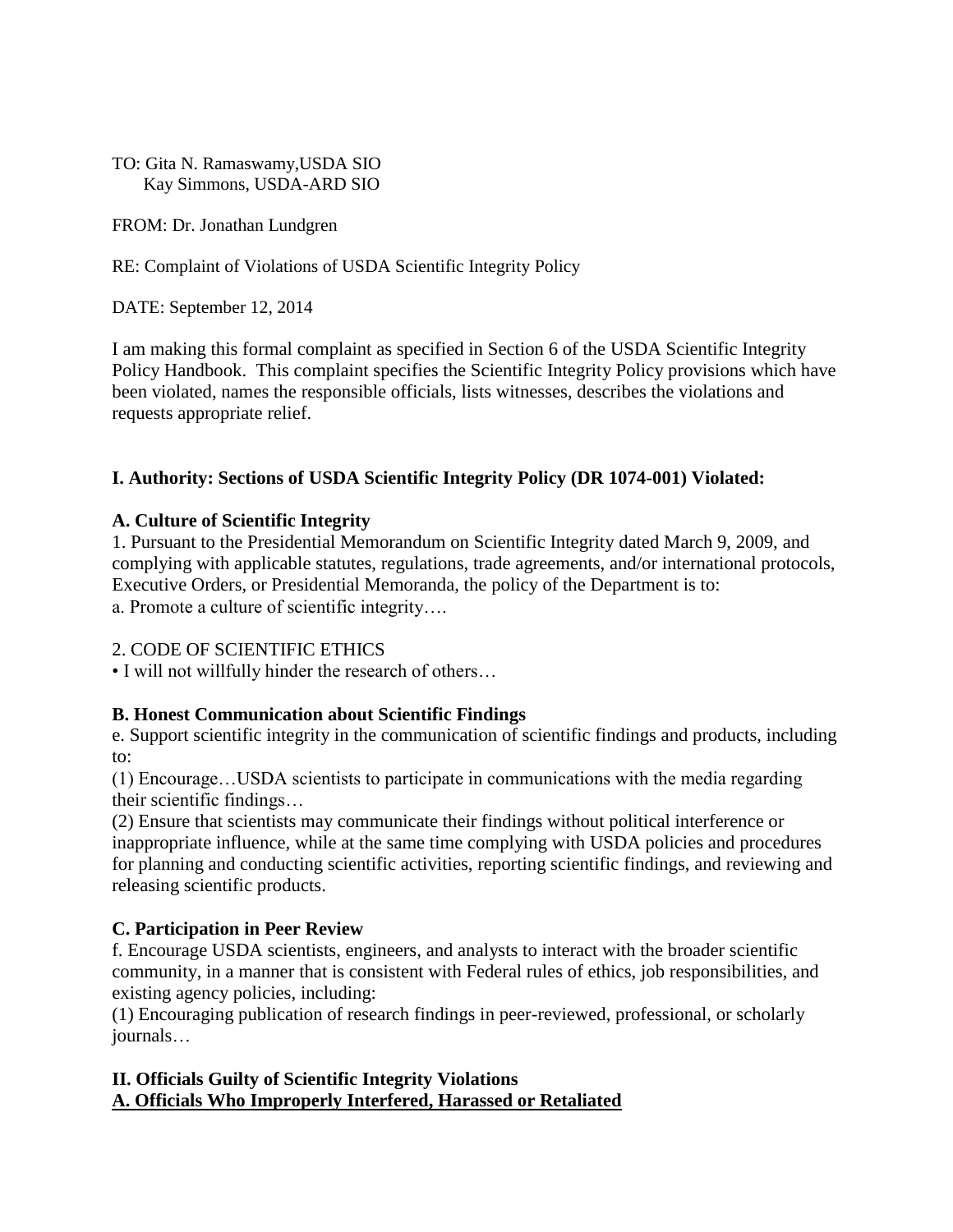1. Sharon Papiernik, Supervisory Research Soil Scientist, North Central Agricultural Research Laboratory, USDA-ARS

- 2. Mickey McGuire, Assistant Area Director, Northern Plains Area, USDA-ARS
- 3. Larry Chandler, Area Director, Western Business Center, USDA-ARS

### **B. Witnesses to Behavior Described Herein**

In addition to those individuals named in the specifications contained in Section IV (below), the following persons can verify the matters discussed below:



# **III. Scientific Integrity Activities Which Triggered Reprisal**

Two recent activities explicitly sanctioned by the USDA Scientific Integrity Policy have triggered an official campaign of harassment, hindrance and retaliation:

# **A. Approved Media Interviews Regarding Research Papers Focused on RNAi and Neonicotinoids (Neonics)**

Both in the US and abroad I am considered an expert on the risk assessments of pesticides and genetically modified crops+. RNAi is a new form of genetically modified crops quickly approaching commercialization. With a coauthor, I published an article that appeared in the peer reviewed journal *Bioscience* in 2013 that discusses some of the risks that this technology poses to non-target organisms. In 2011, I published a peer-reviewed manuscript in *Journal of Pest Science* that documented a lack of efficacy of neonicotinoid insecticidal seed treatments in soybeans and the adverse effects of these toxins to non-target predators. Although both of these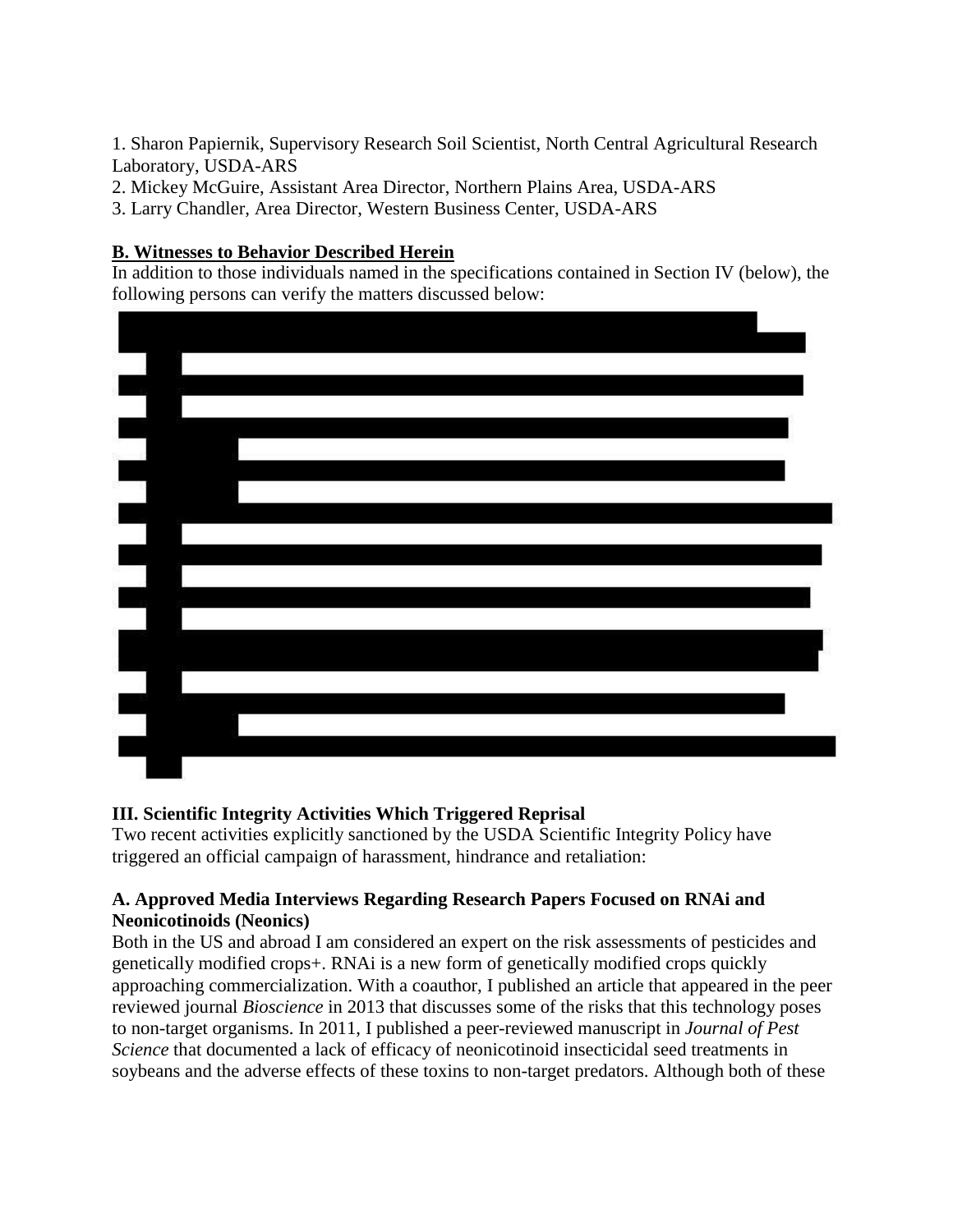papers were heavily scrutinized by line management and National Program Staff of the USDA-ARS, all of this work was published with ARS approval.

On December 20th 2013, I was interviewed by NPR Harvest Public Media about risks of RNAi. I spoke with the reporter about the *Bioscience* article.

Following ARS Policies and Procedures, I informed Larry Chandler about a press interview that I did with the *Boulder Weekly* about risks of RNAi (March 27, 2014), which he identified as a sensitive issue in December. The same week, a newspaper article came out in the *Minneapolis Star Tribune* presenting an interview with me about neonicotinoid risks to non-target species.

# **B. Service as an External Peer Reviewer on Neonicotinoid Insecticides**

In March, I served as an external reviewer for a report that was prepared by the Center for Food Safety (CFS) ("Heavy Costs", http://www.centerforfoodsafety.org/files/neonicefficacy digital 29226.pdf ). This report was critical of the overuse of these insecticides, and cited scientific literature and expert commentary (of which I was one) to support claims that neonicotinoids had questionable economic value for farmers. I was listed as an external reviewer of that report due to my expertise on this topic. The report was released in late March 2014.

# **IV. Improper Reprisal, Interference and Hindrance**

Within one week of these late-March press interviews and the release of the CFS study, improper reprisal, interference and hindrance of my research and career began in earnest. The following actions were taken in connection with the activities listed above which are specifically encouraged or protected by the USDA Scientific Integrity Policy:

# **A. Restraint on Further Media Contact**

The December NPR interview was publicized nationally, and ARS information staff used social media to disseminate their interpretation of my responses to questions during the interview; their interpretations not 100% accurate. Larry Chandler and Sharon Papiernik explained that somebody in the agency hierarchy had seen the tweet and questioned why I was being allowed to criticize the regulation of this technology. I explained that I was simply talking about the agency approved *Bioscience* article, and he urged me not to speak to the press anymore, and said I should get approval from line management and information staff before any more press conversations.

On April 10th, 2014, I contacted the director of information technology who related to me a rumor that Secretary Vilsack wanted to run for President, and therefore did not want to public disruption in the agency. While I was not strictly forbidden from further media contact on these subjects, it would be appreciated if I ceased media interactions on these topics.

# *B. "Misconduct" Investigation*

On April 2nd, 2014, Sharon Papiernik came into my office and told me that there were allegations of misconduct against me, and that she was not at liberty to discuss the matter any further or what the allegations were. Human Resources would be contacting me.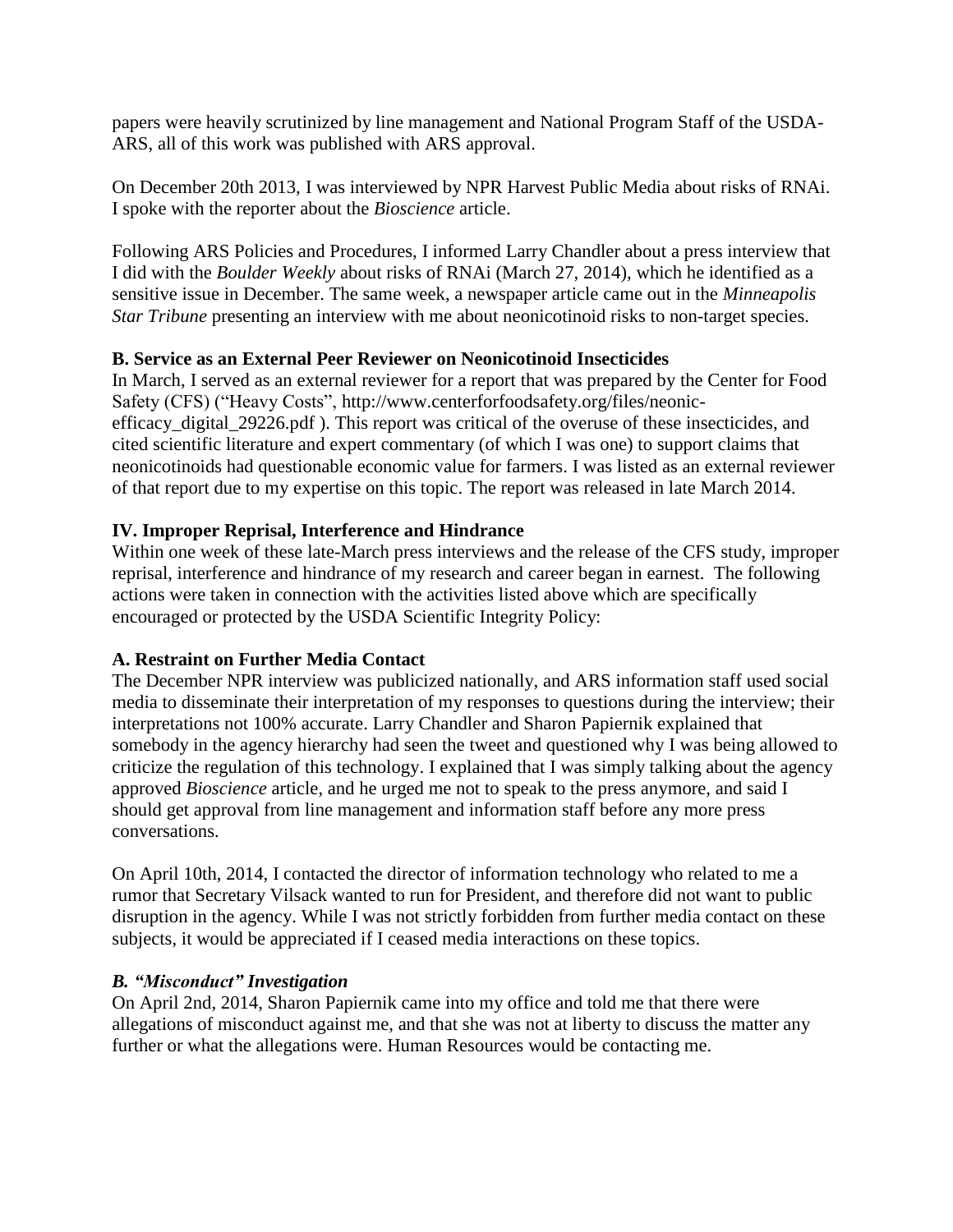This initiated five months of a wide-ranging and needlessly disruptive "investigation" which was utter hell for me and my laboratory group. The process overlooked both USDA-ARS and Federal Policies and Procedures [see Attachment I], coerced and intimidated me and my laboratory group, led to their physical, mental and emotional illness, disrupted research plans and derailed my career trajectory.

Given the timing and unspecific but insistent nature of this investigation, it is clear that the motivation for it is associated with my talking to the press about pesticide risks.

# *C. Research Disruption*

Five of my eight term employees have had their employment threatened, hampered, or were dismissed unexpectedly since March 2014. I have never had problems of this nature or to this extent as I have since talking with the press in late March. See Attachment II for details of these actions.

# *D. Professional Interference*

After late March, it appeared that most formerly routine approval from management was either denied or make needlessly complicated, sending a clear signal that I was in official disfavor:

# **Specification 1**.

On March 24<sup>th</sup>, Sharon Papiernik came into my office about a weed management proposal I was trying to submit. She informed me that she questioned my ability to conduct the research and the validity of the budget. The irony is that this proposal had been submitted in 2013 with no objections at all, and the budget had not changed. She allowed the proposal to be submitted a couple of days after she raised this initial objection, but by this time the stress of having the proposal blocked had occurred.

On April 14th, I received an e-mail from Dr. Chandler regarding the proposal. One of the Co-PIs at a university hadn't gotten his paperwork done on time, although my colleague gave me approval to submit the proposal. Chandler explained that this was my mistake, and that I would have to retract the proposal until all of the paperwork could be completed. Then I be able to resubmit the proposal. I was on travel at the time, and he knew how difficult and disruptive this would be. Ultimately, I spoke with the colleague, who cleared things up and was shocked that I would have to retract the proposal over such a small oversight. The proposal went in. These events were designed to add unnecessary stress to an already time-consuming and stressful procedure (submitting a grant that will be blocked takes a lot of time and effort from the PI). Threatening the risk of soliciting funding to support and protect my supervisees is understandably traumatic.

# **Specification 2**.

At our unit, our ARS e-mail accounts are not able to be checked remotely except on an ARSapproved laptop computer. I began using a gmail account as a way to be reached during the October 2013 furlough and during travel because it is so transportable (I can check in on my phone). This is a common practice for professional scientists. Larry Chandler insisted on April 14th that I abandon this gmail account, always making sure that I have access to my ARS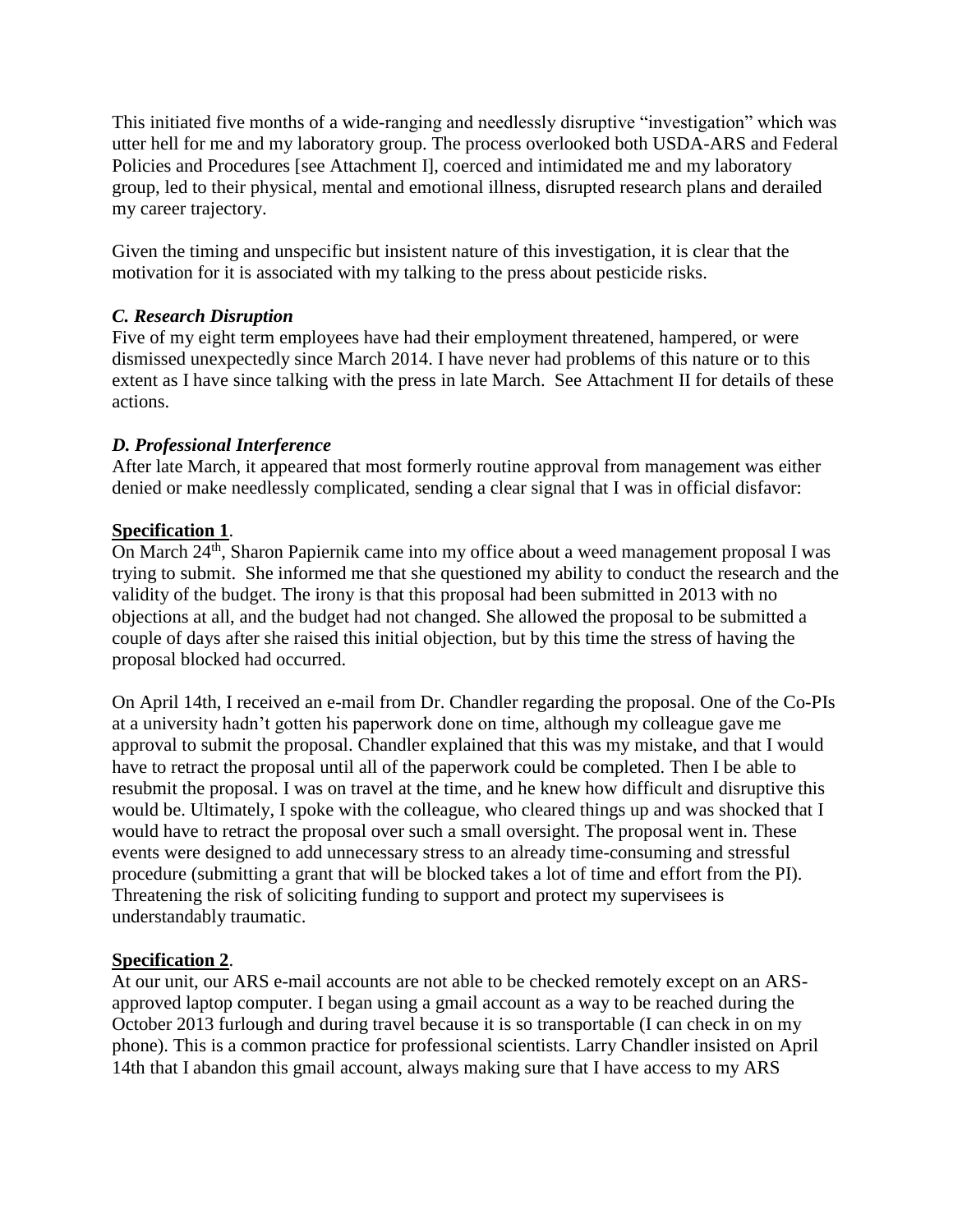account, even when travelling. I would repeatedly receive recurring grief for several months over using a gmail account to occasionally conduct non-sensitive government business.

### **Specification 3.**

In early 2014, I was invited to keynote at the Colombian Entomological Society annual meeting in Cali Colombia, and they offered to pay my travel costs for July. After reviewing the documentation that I provided to support my travel request, on April 25 Dr. Mickey McGuire told me that the Colombia travel was going to be denied because it looked like I requested the Colombians to cover my travel, instead of letting them offer it to me. I explained that this was not the case, but he told me that unless I could find an existing e-mail that explained to the Colombians that I cannot attend because I don't have travel funding, that the travel would be denied. Even if the Colombians offered me a new letter of invitation. He was accusing me of breaking the ethics rules of the agency.

After an hour or two of going through my e-mail boxes, I found the missing e-mail, and he was forced to approve the travel. This added hassle and strife to what should be a routine request to do my job.

### **Specification 4.**

On March 7, 2014, my leadership in risk assessment of RNAi-based pesticides, I was invited to give a presentation on the non-target effects of RNAi-based pesticides to the European Food Safety Authority. I got the paperwork in to the secretary to enter in to the system on March 9th. The trip required 5 travel days (2 to get there, 2 workshop days, and 1 to get home). I also wanted to take 4 days of annual leave associated with the trip. I would leave for Belgium June 2, and would arrive home June 12. I rarely take vacations, and my wife and I were going to take a few days off and tour a bit after the meeting.

EFSA wanted to book the travel (all expenses paid during the meeting) by the end of March, so I gave them these dates. Management dragged their feet and did not get the travel entered into the system until April 20th (or thereabouts), and Mickey McGuire (Assistant Area Director) got back to me on April 25th to tell me that I had to come home on the  $10<sup>th</sup>$ , contending that I would be taking too much annual leave.

On May 5th, I explained the travel fiasco, and offered to use Leave Without Pay on those last few days. Mr. McGuire said that I put them in a difficult position, but that he would let it go this time as long as I never did it again.

He also said that this was a very sensitive research topic and that I was not allowed to express any opinions on the matter- just data. He said that the slides from my presentation would have to be approved by approximately 7-8 administrators, none of whom have any expertise with risks of RNAi. Therefore, my presentation would have to be completed 7 days in advance of the meeting; a few days before the deadline he advanced the deadline to 10 days before the meeting. In nearly 10 years with the agency, I ever been required to have my slides approved before a meeting. The stress and added work associated with trying figure out how to navigate their unpredictable hurdles makes going on travel to talk about my research a burden. I have never previously been denied travel for such reasons.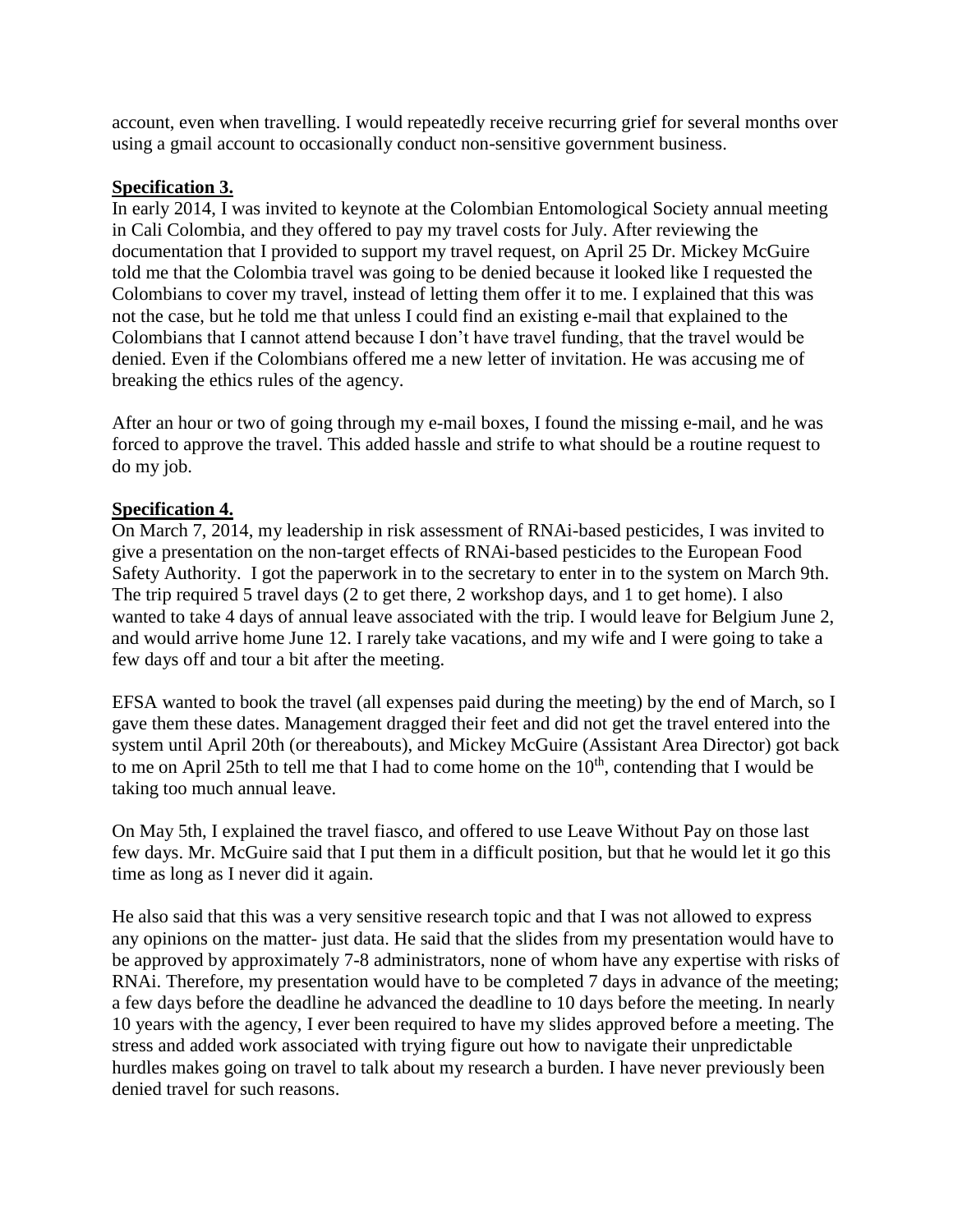## **Specification 5.**

As ARS scientists, we have to plan our research for review every 5 years. On June 16th, National Program Staff removed my research objective pertaining to risk assessment of pesticides. It was explained that I would still be able to work on this topic, but that it would not be declared in the project plan.

This was a subtle but effective way for National Program Staff to prevent or punish scientists for doing undeclared research on sensitive topics. In the prior 10 years, I had never previously experienced rewriting of CRIS objectives by program staff to specifically exclude my ability to work on risk assessment of pesticides.

### **Specification 6.**

On August 28th, I received an e-mail from Sharon Papiernik chastising me for "accepting" the NAPPC (North American Pollinator Protection Campaign) check for \$1000 travel funds to attend their annual meeting back in March (they mailed it to me unsolicited. I did not "accept" anything). She instructed me to send the check back, request permission to travel, and then have them reissue the check, if approved. This adds stress to the situation, additional time for both NAPPC and my schedules, and makes me and USDA-ARS look extremely unprofessional.

### **Added Consequence of Cumulative Low-Level Harassment**

Apart from the personal stress, these actions negatively affected my career trajectory. On April 18th, I stepped down as Lead Scientist of the NP304 (pest management) CRIS project for our facility. This position was influential to my career and future promotion as well as influential in shaping the direction of research at the laboratory. It was a difficult decision, but I could not accept the impending additional workload with the tremendous pressures I was receiving from HR/PALS and line management over the misconduct and reprimand, all while managing one of the most successful research programs in the Agency. I cited "personal reasons" for why I stepped down.

# **D. Letter of Reprimand**

Within one week of speaking to the press in late March (see above), steps were initiated to put a letter of reprimand on my personnel record for 2 years. I was reprimanded for not following instructions and having my personal computer connected to the internet at work in violation of an IT policy that they decided to start enforcing.

Significantly, only a few months prior, many of my employees were required to have their personal computers connected to the internet at work. At the time, I did not dispute this reprimand because I vainly hoped that if I keep my head down, that the increasing aggression would dissipate.

The unwillingness of line management to recognize that there is a problem with computer access and then discuss the problem rationally suggests that this reprimand is motivated by other factors; the close occurrence to my management-prohibited interactions with the press on pesticide risks strongly indicates the real motivation for the reprimand. As detailed in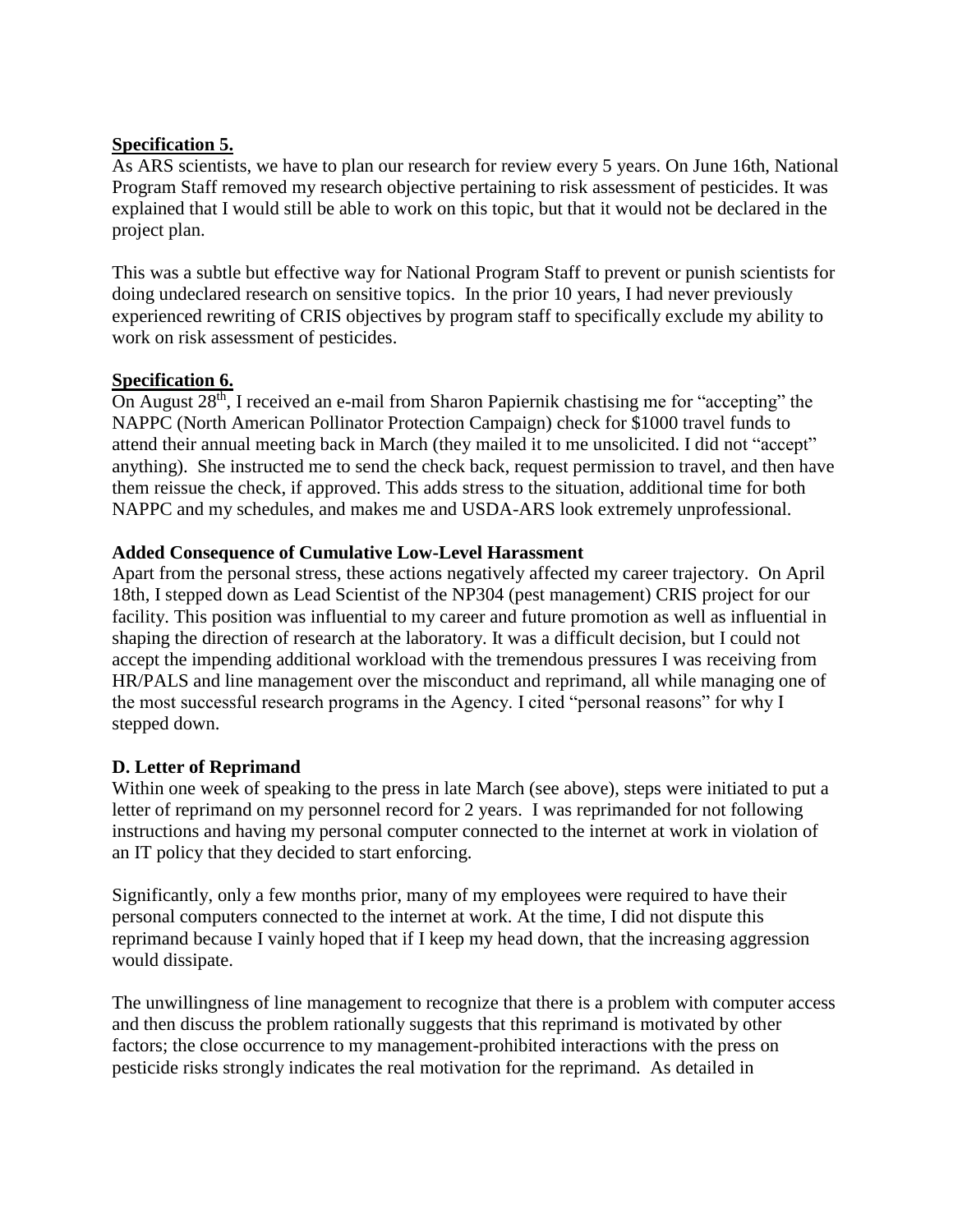Attachment III, the reprimand was unwarranted, inconsistent with widespread agency practice and obviously intended to harass.

On the same day I was issued the reprimand, I was told about the misconduct investigation.

# **E. Conduct Unbecoming Charge—Proposed Suspension**

After more than 3 weeks into this investigation, I was officially informed I was its sole subject, and that the topic of the investigation was inappropriate comments made in the workplace.

Most of the examples were from more than 8 months prior and had been self-corrected; no one had complained to me or anyone in my research group that jokes within my research group were offensive in any way. It was normal behavior for my laboratory (10 years running) and every other lab group in the building. Management decided suddenly that jocular humor among friends in the workplace was classified as misconduct and that I alone should be suspended for prior offenses.

The charge now pending against me is "Conduct Unbecoming a Federal Employee", and I am specifically accused of "Displaying discourteous conduct or disrespect to a coworker, another federal employee, or a member of the public when acting in an official capacity." My responses to the five cited instances (see Attachment IV), and letters of support from my laboratory group (see Attachment V), clearly show that my actions are not an example of the specifically cited prohibited activity.

Significantly, the recent reprimand was used as the basis for stiffening the penalty for this latest proposed discipline to a seven-day suspension without pay. My annual performance appraisals have consistently been "Superior" and "Outstanding", and these are the first personnel actions that I have ever received in 9.5 years of service.

# **Conclusion**

Since late March, I have been subjected to a sudden but escalating pattern of impediments and disruption of my scientific work, restraints on my ability to communicate with scientific colleagues, as well as the media and a growing professional toll that is making further scientific work in ARS untenable.

This abrupt onset of actions undoubtedly appears to have been prompted by the scientific activities that are supposed to be specifically safeguarded and encouraged under the USDA Scientific Integrity Policy.

# **V. Relief**

To remedy the above-described breaches in the USDA Scientific integrity Policy, I request that:

1. My record be cleared of all references to the prior reprimand and the pending seven-day suspension and that any other negative references inserted in my personnel file.

2. The responsible officials be appropriately disciplined for these violations of USDA policy.